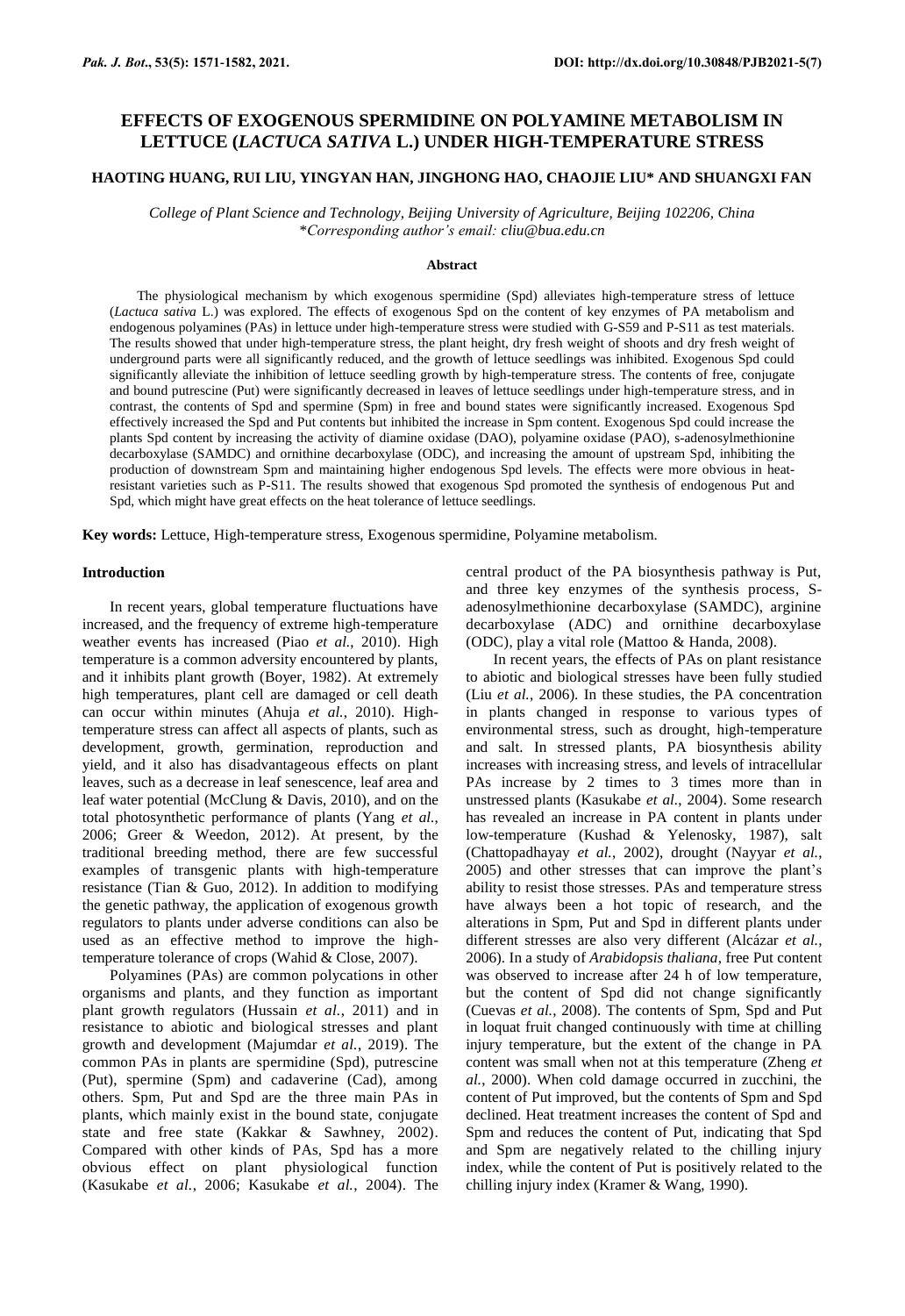Lettuce (*Lactuca sativa* L.), which is native to the Mediterranean coast of Europe, belongs to the lettuce family Compositae. The species is native to cold environments and is not resistant to high temperatures, especially temperatures greater than 30°C, and such conditions result in poor growth, scorched hearts, bolting and flowering (Fan, 2018). In this experiment, a hightemperature tolerant lettuce variety (G-S59) and a hightemperature susceptible variety (P-S11) with different genetic backgrounds were used as experimental materials. The effects of spray application of exogenous Spd on physiological indexes and key enzymes of endogenous PAs and PA metabolism under high-temperature stress, and the alleviating effect of exogenous Spd on the hightemperature stress, were examined in lettuce, supporting a theoretical basis for the study of heat resistance of lettuce to potentially decrease losses caused by heat damage.

### **Materials and Methods**

The experimental materials were high-temperature resistant (G-S59) and high-temperature susceptible (P-S11) lettuce varieties (*Lactuca sativa* L.) provided by the leaf vegetable research group of Beijing University of Agriculture.

Seeds with full grains, uniformity and disease free were selected for the experiment. First, 9-cm qualitative filter paper was soaked with distilled water and placed in the culture dish, which was placed in a light incubator to promote germination. The culture environment was set as follows: day-night temperature, 20°C/15°C; photoperiod, 12 h/12 h; relative humidity 70~75%. After the seeds were germinated, they were seeded in a plate well and cultured in a light culture box. After growing to the threeleaf stage, the lettuce seedlings were transplanted into an  $11 \times 12$ -cm culture dish and cultured in the above light incubator. Evenly growing plants were selected for subsequent experiments.

When the seedlings exhibited six leaves and one heart, half remained in the light incubator, and the other half were transferred to a light incubator with a day and night temperature of 30°C/25°C, relative humidity of 70~75% and photoperiod of 12 h/12 h. The plants in each light incubator were divided into two groups and sprayed with 1.0 mM of Spd and deionized water using a small atomizer with gloves at 5:00 PM each day (this is the optimum concentration for lettuce application to resist high-temperature stress) (Li *et al.*, 2019). The front and back of leaves were sprayed evenly until the entire leaf surface was covered and completely wet but without dripping. Spd was obtained from Sigma as a white solid. Four treatments were applied:

CK + Spd: control treatment with 1.0 mM Spd; T + Spd: high-temperature stress treatment with 1.0 mM Spd T: high-temperature stress treatment with distilled water CK: control treatment with distilled water.

On the 7th day of the experiment, morphological indices such as aboveground fresh weight, plant height, water content and leaves were measured. PA metabolismrelated enzymes and endogenous PAs were measured by sampling on days 0, 1, 3, 5 and 7 of treatment.

**Determination of the growth index:** Five lettuce seedlings were selected stochastically, and their plant height and root length were measured with tape. The selected lettuce seedlings were cleaned with deionized water, the surface impurities were removed, the water on the surface of the plants was dried with an absorbent paper and the fresh weight was determined with an electronic balance. Seedlings were then placed in an electric thermostatic air blowing drying box (DHG-9245, Shanghai Viheng Scientific Instrument Co., Ltd.) at 105°C for 30 min. After that, the temperature was adjusted to 75°C, and the dry weight was measured after baking to a constant weight.

The formulas for calculating the relative water and water content were as follows (Li, 2006):

Relative water content = (fresh weight - dry weight)/(saturated fresh weight - dry weight) ×100%;

Water content = (fresh weight - dry weight)/fresh weight  $\times 100\%$ .

The fourth leaf of lettuce seedling was selected on the 7th day of treatment to measure the leaf area, and an Epson Perfection V700 photo scanner and Win SEEDLE image analysis software were adopted for the measurements and processing.

**Determination of polyamine content:** Spd, Spm and Put in free and bound states were extracted according to Liu *et al.*, (2006)*,* Flores & Galston (1982), Chen *et al*., (2013) and Duan *et al.*, (2008).

Fresh lettuce leaves were washed and shredded, 0.5 g of leaves were placed in a mortar and 1.6 ml of 5% precooled PCA was added to the ice bath environment at 4°C for grinding. Seedlings were homogenized and transferred to centrifuge tubes. After incubation for 1 h in an ice bath at 4ºC, the samples were centrifuged at 12000  $\times$  g, 4 $\rm{°C}$  for 20 min. Subsequently, the supernatant and precipitate were collected and used to determine the free and soluble bound PAs in perchloric acid and insoluble bound PAs in perchloric acid by precipitation.

Determination of free PA content: First, 0.7 ml of culture liquid was placed in a new centrifuge tube. Then, 1.4 ml of 2 M NaOH and 15 μl of benzoyl chloride were added to the mixture for 20 s and kept at 37°C for 30 min. Next, 2 ml of saturated NaCl was added, mixed well and supplemented with 2 ml of cold ether with oscillation, and the sample was centrifuged at  $3000 \times g$  for 5 min. Finally, 1 ml of ether was added for drying, and the samples were stored at -20 $\degree$ C in 100 μl methanol (60% W/V).

To determine the bound PA content, 0.7 ml of the above mentioned supernatant was placed in an amber bottle, and 5 ml of 6 mol/L HCl was added. Then, a butane spray gun was used for sealing. After the sealing was checked, the supernatant was placed at a temperature of 110°C for hydrolysis and then filtered after 18 h. After the solution was completely dried at 70℃, the remaining material was added to 1.6 ml of 5% PCA for resuspension dissolution. The following procedure was consistent with the determination of the free PA content.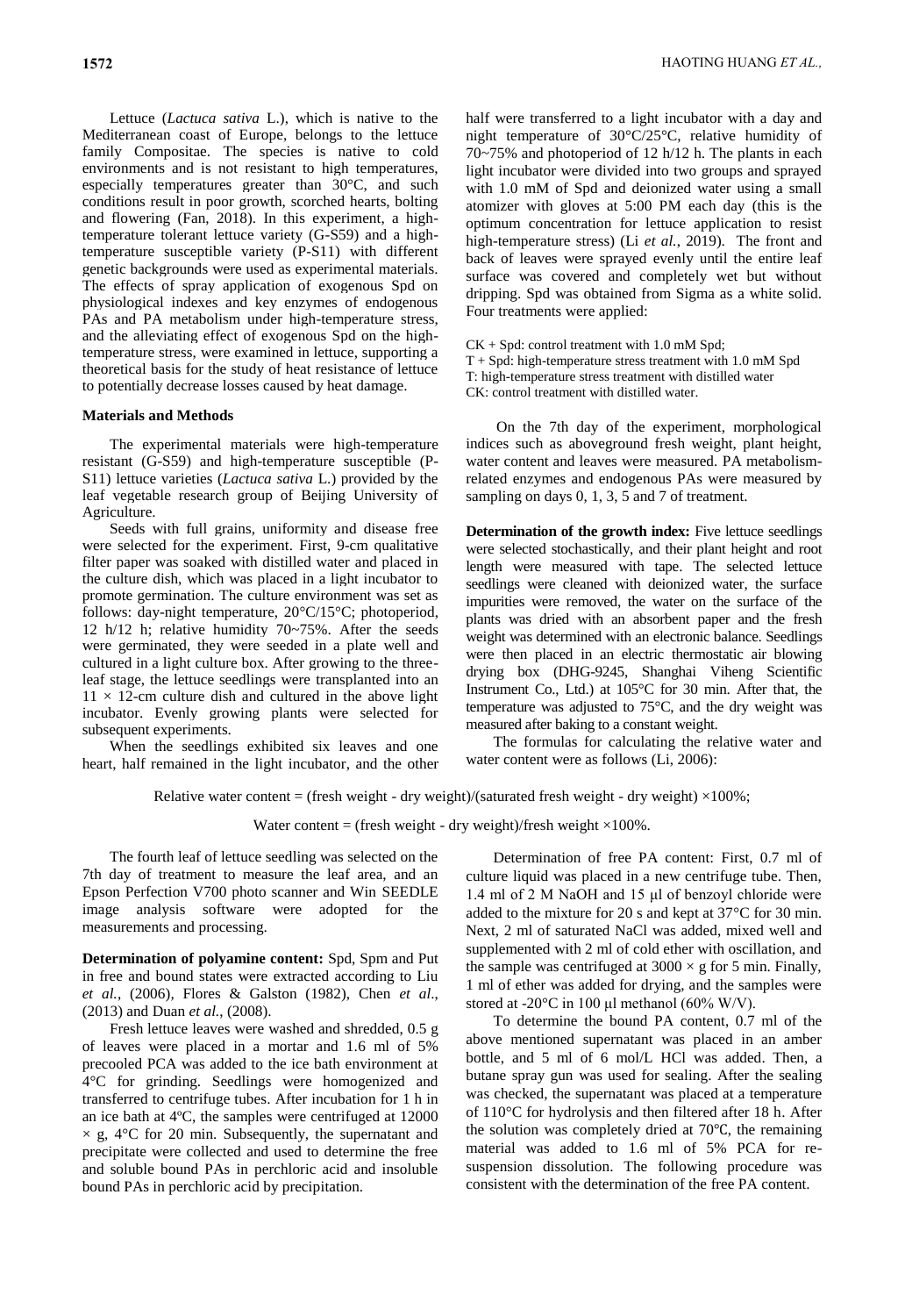Determination of bound PA content: Five perfect PCAs were used to wash and precipitate the samples, followed by 4 rounds of centrifugation (1000  $\times$  g, 5 min), after which the supernatant was discarded. The precipitate was suspended in HCl (5 ml 6 mol/L) and transferred to ampoule bottles for sealing, hydrolysed at 110°C for 18 h, filtered, evaporated at 70°C and dissolved in 1.6 ml of 5% PCA.

The above samples were injected with 10 μl and analysed on an Agilent HPLC analyser with the following parameters: mobile phase, 64% methanol prepared with ultrapure water; detection wavelength, 230 nm; Kromasil reverse phase C18 column (250 mm×4.6 mm); column temperature, 25°C; flow rate, 0.7 ml/min. Standard curves were made from standard samples (Sigma Chemicals, USA) with Spd, Spm and Put.

**Determination of polyamine synthase activity:** The ODC activity was determined as previously described (Zhao *et al*., 2003). The reaction mixture included 0.3 ml of enzyme extract, 5 mM EDTA  $\leq$  50 µM pyridoxal phosphate and 100 mM Tris-HCL buffer (pH 7.5). The reaction lasted for 2 min at 37°C, after which 0.2 ml of 25 mM L-ornithine was added (ODC enzyme activity was determined). The reaction mixture was incubated at 37°C for 60 min, and PCA was then added to terminate the reaction (PCA in the control group was added at the beginning of the incubation). The mixture was centrifuged at 3000 g for 10 min, and 0.5 ml of the supernatant was collected. The supernatant was supplemented with 1 ml of 2 M NaOH and 7 µl of benzophenyl chloride with vortexing for 20 s and heated to 37°C for 30 min. Then, 2 ml of saturated NaCl and 2 ml of ether were added to extract benzoyl polyamine, followed by centrifugation at 1500 g for 5 min. Finally, 1 ml of the ether phase was collected and dried with forced air on an ultra-clean workbench, dissolved in 3 ml methanol and examined with an ultraviolet spectrophotometer at 254 nm.

As a reference for the determination of SAMDC activity (Kaur-Sawhney *et al*., 1982), the reaction substrates included 100 mmol· $L^{-1}$  potassium phosphate buffer (1 mmol· $L^{-1}$  PLP, pH 7.5, 5 mmol·L<sup>-1</sup> EDTA, containing 5 mmol·L<sup>-1</sup> DTT), 40  $\text{mmol·L}^{-1}$  S-adenosine methionine and enzyme solution after dialysis and were kept at 37°C for 30 min with slight agitation to detect the change in  $CO<sub>2</sub>$  concentration before and after the reaction. SAMDC activity was expressed in mul  $\mu$ l (CO<sub>2</sub>)·g<sup>-1</sup> FW·min<sup>-1</sup>.

**Determination of polyamine oxidase activity:**  Extraction and activity determination of diamine oxidase (DAO) and polyamine oxidase (PAO) were performed as previously described (Su *et al.*, 2005). Then, 0.5 g of fresh sample was added to 2 ml of 100 mmol·L-1 potassium phosphate buffer (pH 6.5), crushed in an ice bath and centrifuged at  $10000 \times g$  for 20 min (4°C). The supernatant was used as the crude extract for the determination of DAO and PAO activities.

The crude extract mixture consisted of 2.5 ml sodium phosphate buffer  $(0.1 \text{ mol} \cdot \text{L}^{-1}$ , pH 6.5), 0.1 ml horseradish peroxide solution  $(250 \text{ U} \cdot \text{mL}^{-1})$  and 0.2 ml enzyme extract, and 0.2 ml of colour solution (100 ml containing 25 μg of N,N-dimethyl aniline and 10 mg of 4aminopyrine) was added to 15 μl of Spd and Spm to initiate the reaction. To determine the activity, the reaction mixture was placed at 25°C for 30 min. Using 0.001  $\triangle$  OD550·min<sup>-1</sup> as an enzyme activity unit (U), the enzyme activity was expressed as  $U \cdot g^{-1}$  FW.

### **Statistical analysis**

SPSS 19.0 and Excel 2007 were used for the variance and significance analyses. In the significance analysis, different letters indicated significant differences between different treatments in the same period  $(p<0.05)$ .

### **Results**

**Effect of exogenous spd on morphological indexes of lettuce under high-temperature stress:** Table 1 shows that the plant height, fresh weight and dry weight of the aboveground parts, fresh weight and dry weight of the underground parts, relative water content and water content of G-S59 and P-S11 all decreased significantly under hightemperature stress compared with the normal-temperature control. The above indices of G-S59 under hightemperature stress were decreased by 7.3%, 42.5%, 34.3%, 56.4%, 50.0%, 5.2% and 5.0%, respectively, compared with the normal-temperature control values. Spraying of exogenous Spd significantly increased the growth of lettuce under high-temperature stress, increasing the above indexes by 2.8%, 25.5%, 27.2%, 17.6%, 50.0%, 2.9% and 7.7%, respectively. The above indices of P-S11 under hightemperature stress decreased by 21.6%, 31.5%, 51.0%, 65.6%, 60.0%, 0.8% and 5.3%, respectively, compared with the normal-temperature control values. The application of exogenous Spd significantly increased the growth of lettuce under high-temperature stress, increasing the above indexes by 25.3%, 35.5%, 104%, 157%, 100%, 0.9% and 3.5%, respectively. In conclusion, spray application of exogenous Spd improved the growth indexes of lettuce at a high temperature.

As shown in Table 2, the leaf area of the normaltemperature control lettuce was significantly higher than that exposed to high-temperature stress. The average leaf area, average leaf length and average leaf width of G-S59 was decreased by 38.4%, 22.4% and 16.5%, respectively, compared with the control values under high-temperature stress. Under high-temperature stress, the average leaf area, average leaf length and average leaf width of exogenous Spd-treated plants were 29.9%, 11.7% and 26.4%, respectively, compared with the control. The corresponding values for P-S11 plants under hightemperature stress were 21.1%, 10.7% and 17.5% lower than the normal-temperature control. Under hightemperature stress, the average leaf area, average leaf length and average leaf width of exogenous Spd-treated plants were 39.4%, 22.1%, 22.8% higher compared with the high-temperature-treated plants, respectively.

The results shown in Tables 1 and 2 show that exogenous Spd could effectively relieve the effects of high-temperature stress on lettuce growth and that exogenous Spd had a reduced effect on the growth of G-S59 than P-S11 under high-temperature stress. Under high-temperature stress, exogenous Spd could maintain taller plant heights and larger leaf areas in lettuce.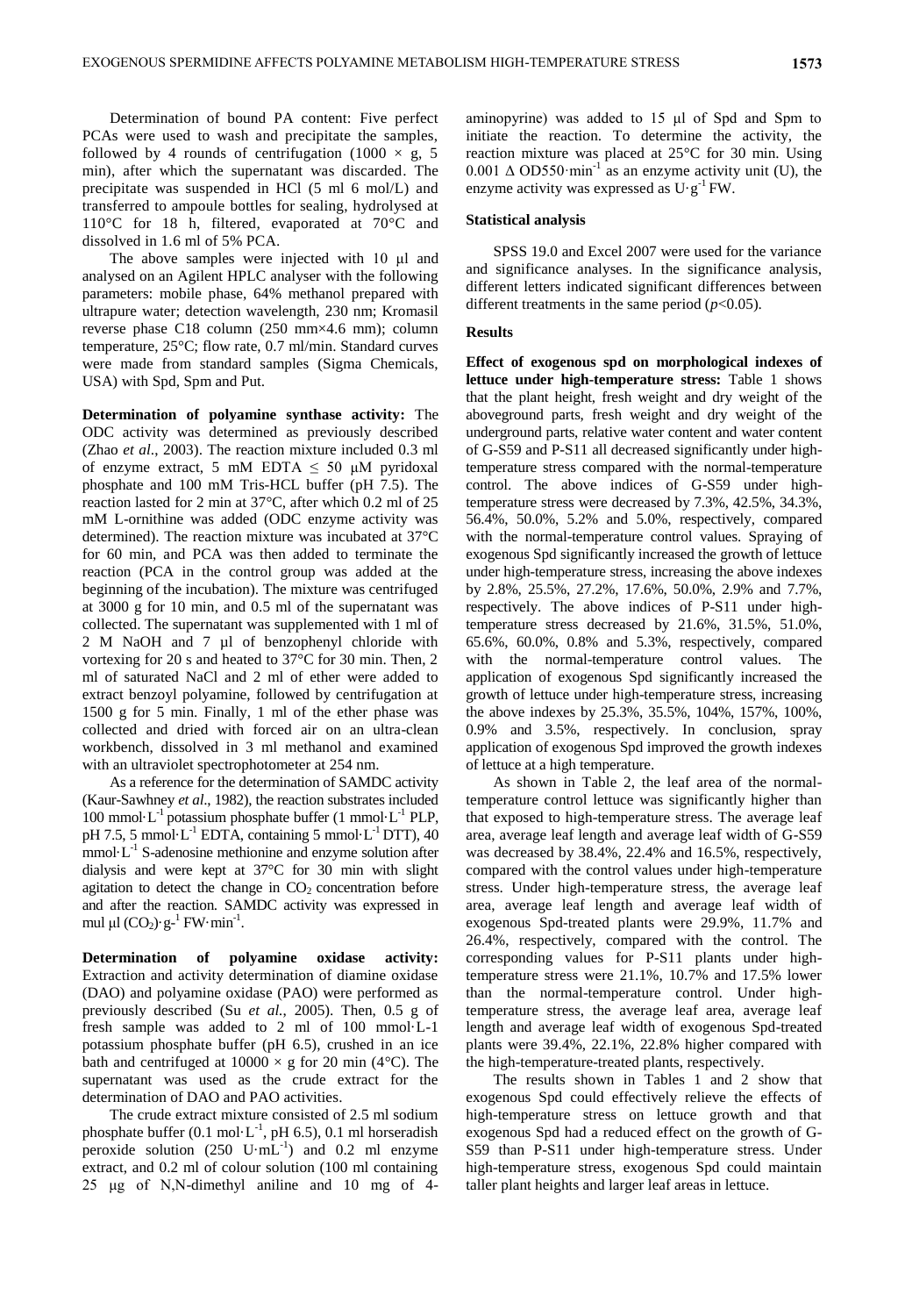|                  | <b>Plant height</b><br>$(g\text{-}cm-1)$ | <b>Shoot</b>                         |                                    | Root                                        |                                    |                     |                                          |
|------------------|------------------------------------------|--------------------------------------|------------------------------------|---------------------------------------------|------------------------------------|---------------------|------------------------------------------|
| <b>Treatment</b> |                                          | Fresh weight<br>$(g\text{-}plant-1)$ | Dry weight<br>$(g\text{-}plant-1)$ | <b>Fresh weight</b><br>$(g\text{-}plant-1)$ | Dry weight<br>$(g\text{-}plant-1)$ | (%)                 | <b>Relative water</b><br>content $(\% )$ |
| CK.              | $13.88 \pm 0.25$ ab                      | $8.85 \pm 1.23a$                     | $0.67 + 0.14a$                     | $0.39 \pm 0.11a$                            | $0.04 + 0.01a$                     | $92.44 \pm 0.53a$   | $88.30 \pm 1.23ab$                       |
| $CK+Spd$         | $14.84 \pm 0.93a$                        | $6.07 \pm 0.59$                      | $0.47 \pm 0.02b$                   | $0.23 \pm 0.05b$                            | $0.03 \pm 0.01a$                   | $92.16 \pm 0.65a$   | $93.73 \pm 2.31a$                        |
| т                | $12.87 \pm 1.01b$                        | $4.51 + 0.75h$                       | $0.44 + 0.09b$                     | $0.17 \pm 0.03b$                            | $0.02 + 0.01$                      | $87.62 + 1.60h$     | $83.88 \pm 5.22b$                        |
| $T+Spd$          | $14.23 \pm 0.15$ ab                      | $4.66 \pm 0.69$                      | $0.56 + 0.04ab$                    | $0.20 + 0.05$                               | $0.03 + 0.01a$                     | $90.19 \pm 0.26ab$  | $90.34 \pm 3.50$ ab                      |
| CK.              | $14.38 \pm 0.70a$                        | $5.50 + 1.09a$                       | $0.49 + 0.14a$                     | $0.61 \pm 0.20a$                            | $0.05 \pm 0.02a$                   | $91.23 \pm 1.18$ ab | $89.12 \pm 1.12ab$                       |
| $CK+Spd$         | $14.85 \pm 0.12a$                        | $5.66 + 0.178$                       | $0.43 + 0.03$ ab                   | $0.60 + 0.10a$                              | $0.05 + 0.01a$                     | $92.30 + 0.40a$     | $90.35 + 1.64a$                          |
| т                | $11.27 \pm 0.65$ b                       | $2.77 + 1.26$ h                      | $0.24 + 0.12h$                     | $0.21 \pm 0.15b$                            | $0.02 + 0.01$                      | $90.45 \pm 0.41b$   | $84.40 \pm 0.14c$                        |
| $T+Spd$          | $14.12 \pm 0.47a$                        | $5.11 \pm 1.14a$                     | $0.49 \pm 0.10a$                   | $0.54 \pm 0.17a$                            | $0.04 \pm 0.02a$                   | $91.35 \pm 4.11ab$  | $87.34 \pm 0.20b$                        |
|                  |                                          |                                      |                                    |                                             |                                    |                     | Water content                            |

**Table 1. Effects of exogenous Spd on the growth of lettuce under high-temperature stress.**

CK, control treatment with distilled water; CK + Spd, control treatment with 1.0 mM spermidine; T, high-temperature stress treatment with distilled water;  $T + Spd$ , high-temperature stress treatment with 1.0 mM spermidine. Note: different letters indicate significant differences among different treatments in the same period ( $p<0.05$ ). The same scheme applies below.

**Table 2. Effects of exogenous Spd on the growth of lettuce leaves under high-temperature stress.**

| <b>Variety</b> | <b>Treatment</b> | <b>Average leaf length</b><br>(cm) | <b>Average leaf width</b><br>(cm) | Leaf area<br>$(cm2$ plant <sup>-1</sup> ) |
|----------------|------------------|------------------------------------|-----------------------------------|-------------------------------------------|
| $G-S59$        | CK.              | $80.51 \pm 4.31a$                  | $49.80 \pm 3.71ab$                | $26.97 \pm 6.82$ ab                       |
|                | $CK+Spd$         | $74.1 \pm 2.98ab$                  | $56.80 \pm 4.26a$                 | $27.88 \pm 2.95a$                         |
|                |                  | $62.51 \pm 6.54b$                  | $41.57 \pm 3.90b$                 | $16.61 \pm 2.73b$                         |
|                | $T+Spd$          | $64.80 \pm 9.08b$                  | $52.55 \pm 10.83ab$               | $21.57 \pm 7.43ab$                        |
| $P-S11$        | <b>CK</b>        | $72.39 \pm 6.54a$                  | $53.98 \pm 7.05a$                 | $24.62 \pm 4.63$ ab                       |
|                | $CK+Spd$         | $74.05 \pm 5.68a$                  | $56.68 \pm 5.22a$                 | $29.57 \pm 7.24a$                         |
|                | T                | $57.12 \pm 9.46$                   | $48.18 \pm 7.68a$                 | $20.32 \pm 7.12b$                         |
|                | $T+Spd$          | $69.74 \pm 4.27b$                  | $59.17 \pm 6.88a$                 | $28.32 \pm 6.24a$                         |

**Effect of exogenous spd on the free polyamine content of lettuce under high-temperature stress:** There was no significant difference in the free Spd, Spm and Put of G-S59 and P-S11 in the normal-temperature control (Fig. 1). In general, the free PA content of lettuce treated with exogenous Spd was higher than that of lettuce treated with deionized water, and the content remained relatively stable. Among the free PAs, the content of free Spd was the highest, showing a significantly higher value than the contents of free Spm and free Put.

Under high-temperature stress, the content of free Spd in G-S59 treated by spraying of exogenous Spd on the 1st, 3rd and 5th days was significantly higher than that of spraying deionized water, which increased by 52.8%, 21.9% and 19.9% respectively. There was no significant difference between day 0 and day 7. Under the hightemperature only treatment and exogenous Spd plus hightemperature treatment, the content of free Spd first increased and then decreased with the treatment time. After 1 day of high-temperature stress, the content of free Spd increased significantly and reached a peak on the 3rd day of treatment, and the content of free Spd in both treatments was higher than that of the control in each of the same periods. The free Spd content of P-S11, which was increased by 21.1%, 26.3% and 7.3% on the 1st, 3rd and 5th days, respectively, was significantly higher than the deionized water control under high-temperature stress. There was no significant difference between day 0 and day 7. Under high-temperature treatment alone and exogenous Spd plus high-temperature treatment, the free Spd content showed a trend toward slowly decreasing and maintained with the treatment time, and the peak value appeared on the 3rd day of treatment. From the 1st day of treatment, the free Spd content was significantly higher in lettuce sprayed with exogenous Spd at a high temperature.

The free Spd content was lower in lettuce treated with deionized water than that treated with Spd and subjected to high temperature. The magnitude of the change in Spd content was slightly greater in P-S11 than G-S59.

The content of free-state Spm in G-S59 under hightemperature stress gradually increased with the treatment time and peaked on the 3rd day of treatment, after which the content was stabilized. The free-state Spm content of exogenous Spd with deionized water was significantly higher than the free-state Spm with treatment. The freestate Spm content of P-S11 increased gradually with the treatment time under high-temperature stress, and the content of free-state Spm was lower with the exogenous Spd spray treatment than the free-state Spm with deionized water treatment. The range of the quantitative change in P-S11 was slightly higher than that of the G-S59 content.

The free-state Put content of G-S59 was gradually decreased under high-temperature stress with the treatment time, and the content of free Put was higher in response to exogenous Spd spray than the free-state Put with deionized water treatment. The free-state Put content was gradually decreased in P-S11 with the treatment time, and the content of free Put was higher with the exogenous Spd spray treatment than the free-state Put with deionized water treatment. The magnitude of the change in freestate Put content was slightly higher in P-S11 than G-S59.

Under high-temperature stress, the ratio of (Spd+Spm)/Put was increased significantly between G-S59 and P-S11. There was no significant difference in the (Spd+Spm)/Put ratio of free PAs at room temperature. The ratio of exogenous Spd was lower under hightemperature stress compared with no high-temperature stress, but it was still significantly higher than the normal temperature control.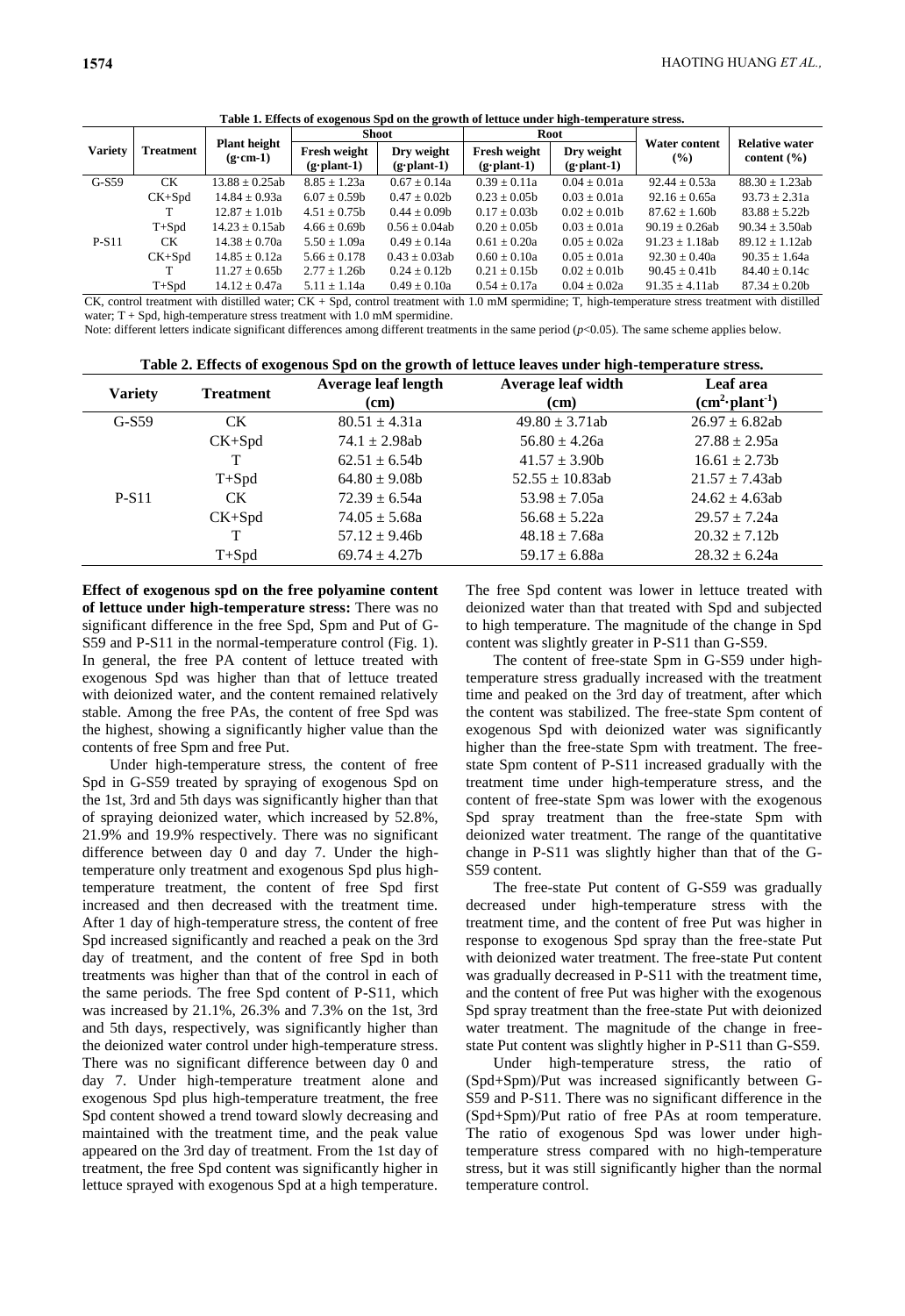

Fig. 1. Effect of exogenous Spd on free Put, Spd and Spm contents of lettuce under high-temperature stress. The lettuce variety of a, c, e, g was G-S59, and the lettuce variety of b, d, f, h was P-S11.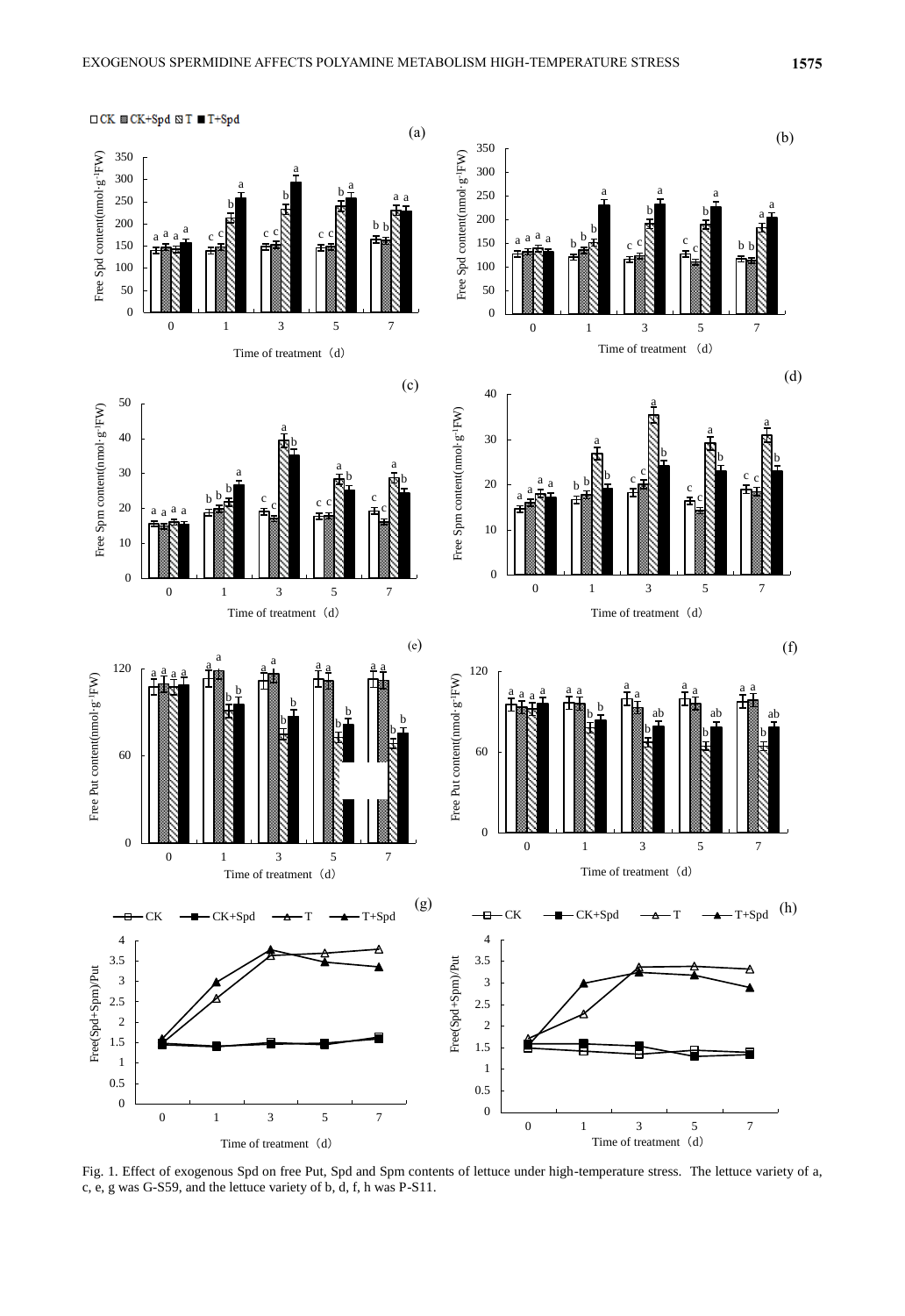**Effect of exogenous spd on the conjugated polyamine content of lettuce under high-temperature stress:** The conjugate Spd, Spm and Put contents of G-S59 and P-S11 were not significantly different in the control at room temperature (Fig. 2). Overall, the content of conjugate PAs was higher in lettuce treated with exogenous Spd than with deionized water, and the content of conjugate PAs remained relatively stable. Among the conjugate PAs, the content of conjugate Spd was the highest, which was significantly higher than the conjugates Put and Spm.

The content of the conjugate Spd decreased in G-S59 with the treatment time, high-temperature stress with spray application of exogenous Spd and high-temperature stress only. The content of conjugate Spd increased significantly after 1 day of high-temperature stress, On days 5-7 of treatment, the content of conjugate Spd became stabilized, and the combined Spd content of the two treatments was higher than the corresponding level of their respective controls. Under high-temperature stress, the conjugate Spd content of P-S11 increased slightly at the beginning of the first day of treatment, and the content of the conjugate Spd was relatively stable over the next few days. Beginning on the first day of treatment, the content of the conjugate Spd clearly increased, peaked on the 3rd day of treatment and then tended to stabilize. During the treatment period, the content of the conjugate Spd was significantly elevated with high-temperature spraying than with the pure high-temperature treatment. The conjugate Spd content was lower in P-S11 than G-S59. The conjugate Spm content clearly increased in G-S59 in response to high-temperature treatment alone and high-temperature with exogenous Spd spray application at the beginning of the first day of treatment. On the first day of treatment, the conjugate Spm content was slightly elevated in response to high-temperature plus exogenous Spd treatment than high-temperature treatment alone. From the 3rd day to the end of treatment, the conjugate Spm content was lower with the high-temperature plus exogenous Spd treatment than the high-temperature treatment alone. The conjugate Spm content of P-S11 was determined under high-temperature stress. Under hightemperature only and high-temperature plus exogenous Spd treatments, the content of bound Spm clearly increased, and the content of the conjugate Spm was consistently significantly higher with the pure high temperature treatment. In response to high-temperature treatment alone, the content of conjugated SPM increased significantly. The difference in conjugate Spm contents between the two treatments under high-temperature stress was significantly higher when compared with G-S59.

The conjugate Put content decreased in G-S59 with the treatment time and was maintained at a certain hightemperature level together with exogenous Spd treatment and high-temperature treatment alone. The content of conjugate Put was lower in response to deionized water treatment than **e**xogenous Spd treatment, and it was lower than in the normal temperature control. Under hightemperature stress, the content of conjugate Put was decreased in P-S11 with the treatment time, and the content of free Put was higher with exogenous Spd than deionized water treatment. In the 3rd replicate, the difference was significant at 5 and 7 days. The variation in content was slightly greater than the combined Put contents of G-S59.

The (Spd+Spm)/Put ratios of G-S59 and P-S11 showed no significant difference at room temperature. Under high-temperature stress, the (Spd+Spm)/Put ratio of conjugate PAs was increased significantly. The (Spd+Spm)/Put ratio was lower in G-S59 sprayed with exogenous Spd under high-temperature stress than hightemperature only treatment on the 7th day of treatment, but it was higher than in plants exposed solely to hightemperature treatment prior to the 7th day of treatment. The (Spd+Spm)/Put ratio of P-S11 sprayed with exogenous Spd was consistently higher under hightemperature stress than high-temperature treatment alone.

**Effect of exogenous spd on the bound polyamine content of lettuce under high-temperature stress:** As shown in (Fig. 3) there was no significant difference between bound Spd and Spm of G-S59 and P-S11 in the normal-temperature control, and the Put content was increased slightly on day 1 of treatment and then stabilized. In general, the bound-state PA content was higher in response to the exogenous Spd spray than the deionized water spray treatment, and the content of the bound-state PA was relatively stable. Among the boundstate PAs, the bound-state Spd had the highest content and was obviously present at higher levels than the boundstate Put and bound-state Spm.

Under high-temperature stress, high-temperature only treatment and exogenous Spd spray treatment, the bound Spd content of G-S59 was clearly increased on the first day of treatment, peaked on the 3rd day of treatment and then decreased slightly but was relatively stable. On the 3rd and 5th days of treatment, the content of bound Spd was significantly higher with the exogenous Spd spray treatment than the pure high temperature treatment. The bound Spd content was significantly lower in the normal temperature control than the two high-temperature treatments. The bound Spd content of P-S11 under hightemperature stress, only high-temperature treatment and exogenous Spd treatment clearly increased from the 1st day of treatment and tended to stabilize after the 3rd day of treatment. On the 1st, 3rd, 5th and 7th days, the content was significantly lower in response to the hightemperature only treatment than the exogenous Spd spray treatment. The content of bound Spd was significantly lower in the control at room temperature than the two treatments at high temperature. During the treatment period, the bound Spd content was significantly lower in response to only high-temperature treatment than exogenous Spd spray treatment.

The bound Spm content was increased significantly in G-S59 at the beginning of the 1st day of treatment under high-temperature stress, and the bound Spm content increased significantly in response to both treatments after the 3rd day of treatment. On the 1st, 3rd, 5th and 7th days of treatment, the bound Spm content was significantly higher with the high-temperature only treatment than exogenous Spd treatment. The content of bound Spm was similar in P-S11 and G-S59 under high-temperature stress, and it was significantly higher in response to the hightemperature only treatment on the 3rd, 5th and 7th days of treatment than the exogenous Spd treatment. The bound Spm content was significantly lower in the control at room temperature than the two treatments at high temperature.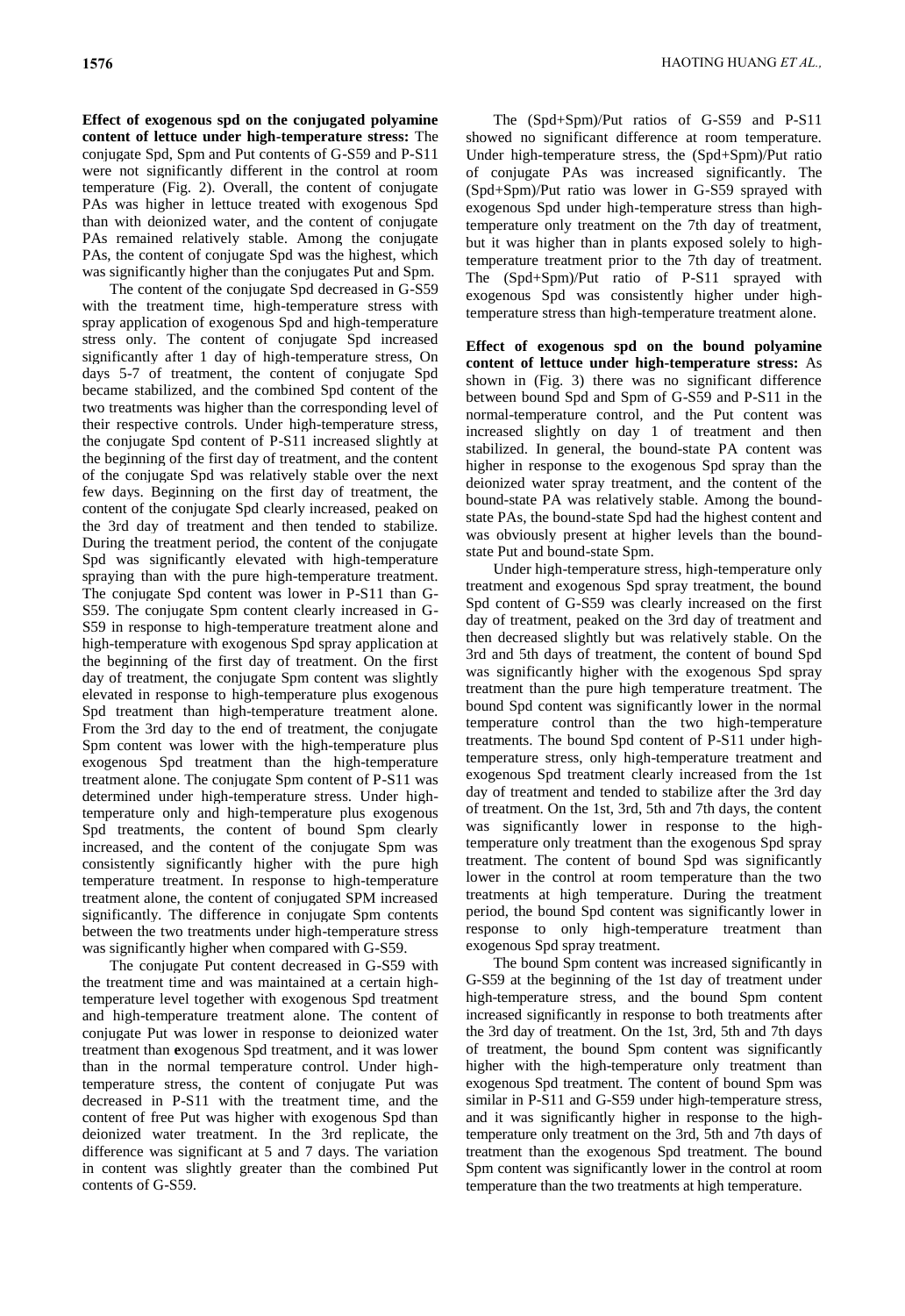

Fig. 2. Effect of exogenous Spd on conjugated Put, Spd and Spm contents of lettuce under high-temperature stress.The lettuce variety of a, c, e, g was G-S59, and the lettuce variety of b, d, f, h was P-S11.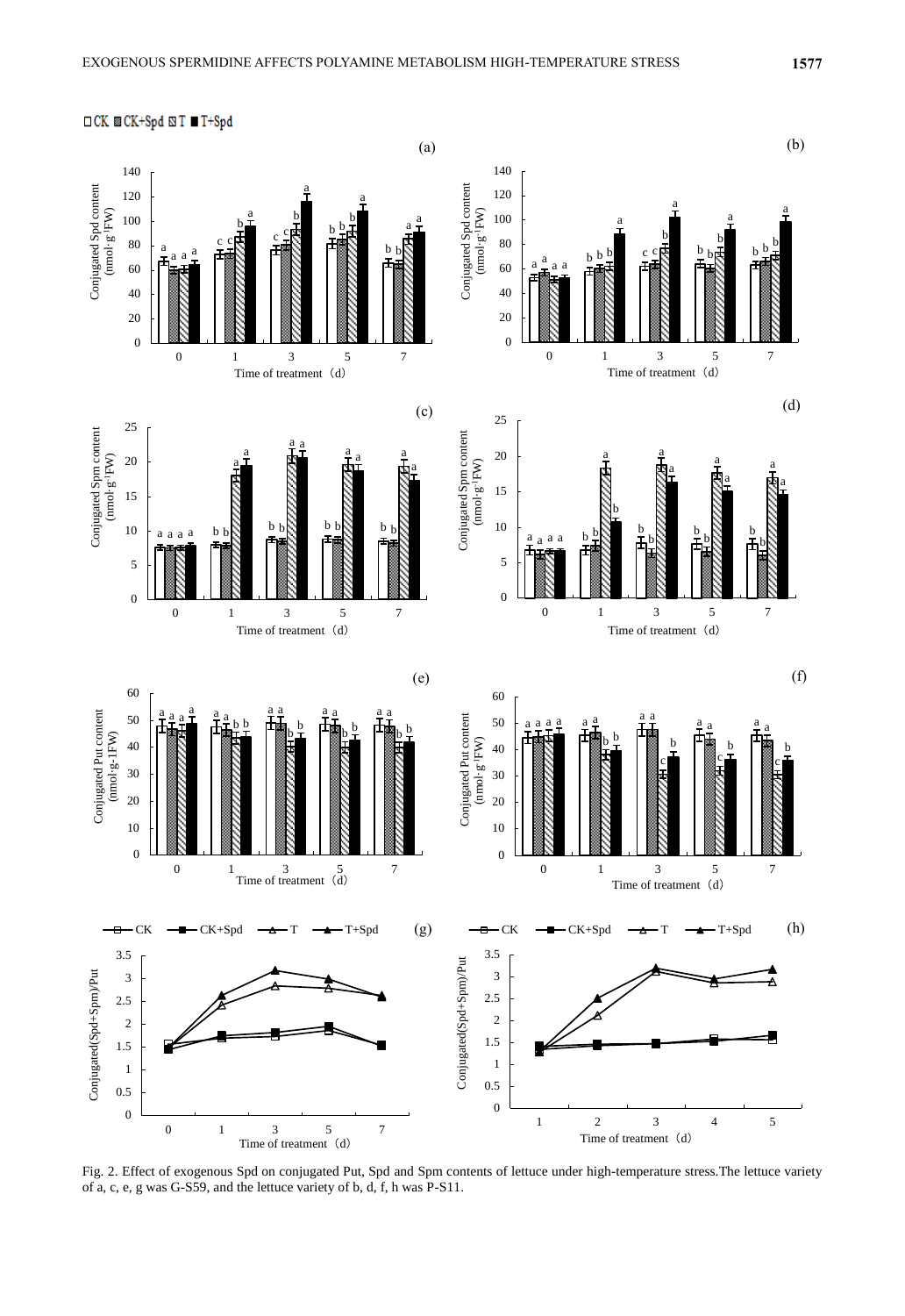

Fig. 3. Effect of exogenous Spd on bound Put, Spd and Spm contents of lettuce under high-temperature stress.The lettuce variety of a, c, e, g was G-S59, and the lettuce variety of b, d, f, h was P-S11.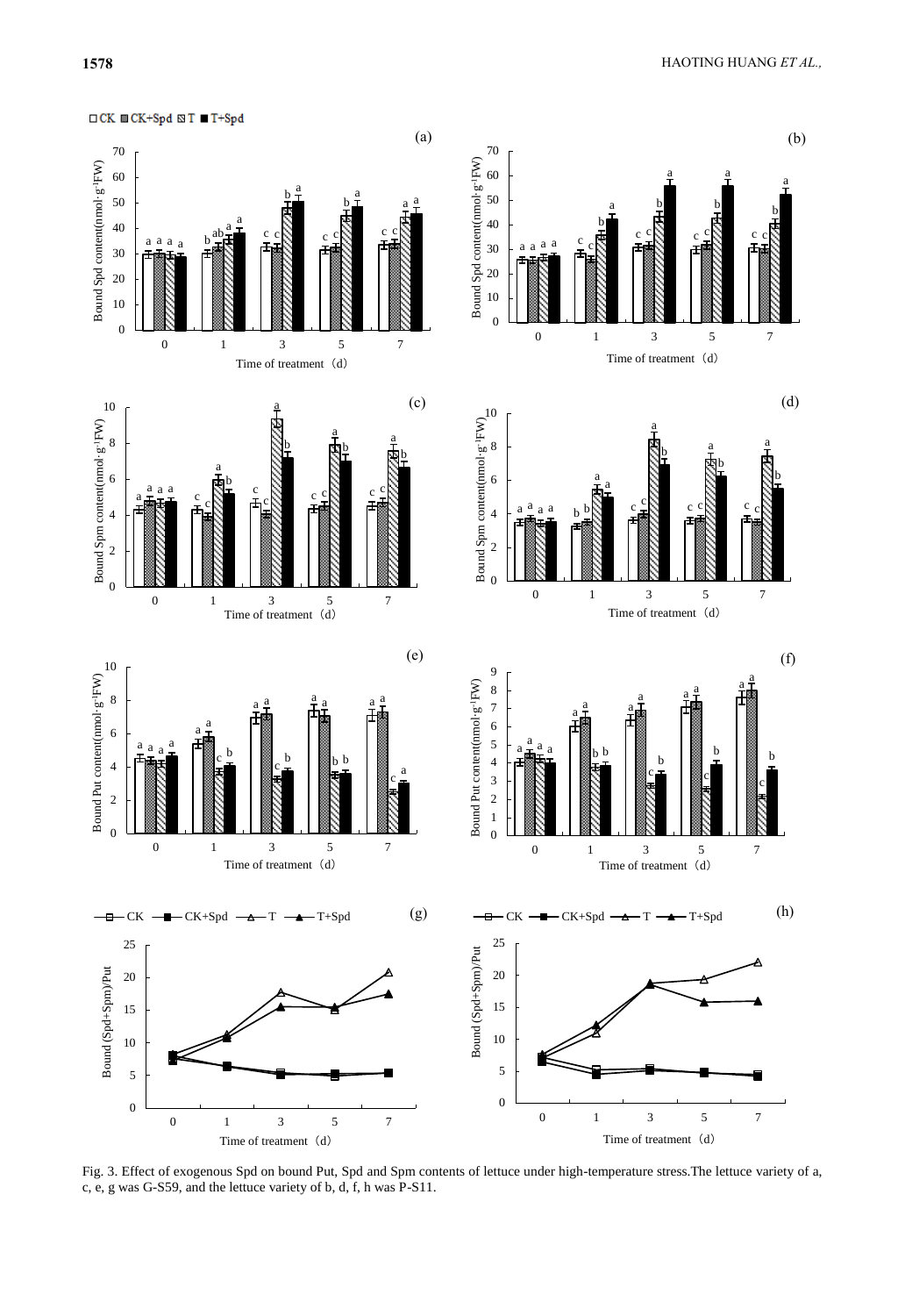

Fig. 4. Effect of exogenous Spd on polyamine synthase in lettuce under high-temperature stress. The lettuce variety of a, c, e, g was G-S59, and the lettuce variety of b, d, f, h was P-S11.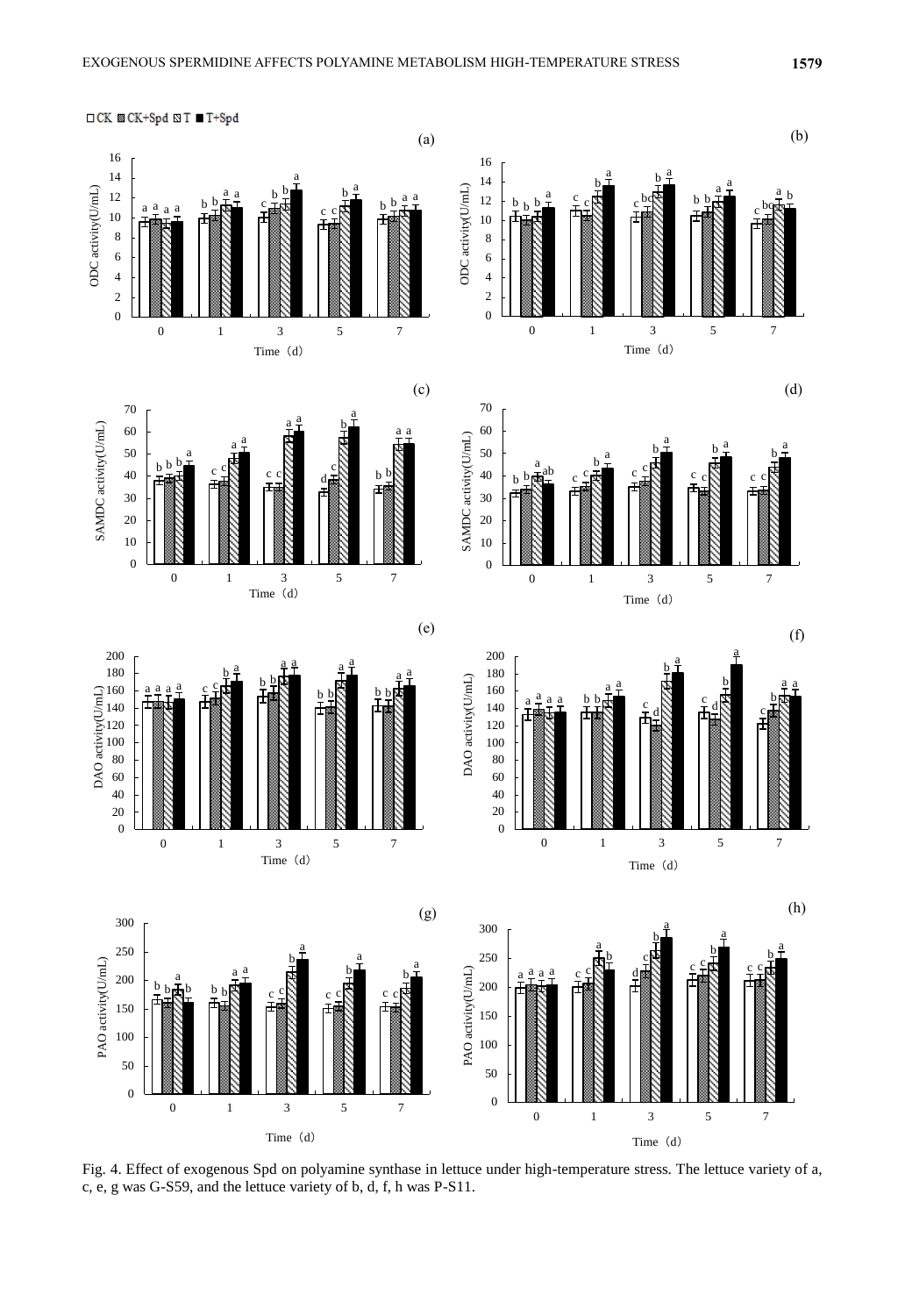The bound Put content was significantly higher than control in the normal temperature. G-S59 when it was under high-temperature stress. On the 1st, 3rd and 7th days of treatment, the bound Put content was significantly lower with the high-temperature only than the exogenous Spd treatment. However, the bound Put content was consistently higher in the normal-temperature control than the two high-temperature treatments. The bound Put content of P-S11 under high-temperature stress was similar to that of G-S59. On the 3rd, 5th and 7th days of treatment, the bound Put content was significantly higher with exogenous Spd than high-temperature treatment alone.

When G-S59 and P-S11 were treated at room temperature, the (Spd+Spm)/Put ratio of bound PAs was relatively stable, and there was no significant difference between them. The normal temperature control, (Spd+Spm)/Put ratio of bound PAs was increased significantly and significantly lower compared with the value under high-temperature stress. Under hightemperature stress, the (Spd+Spm)/Put ratio was consistently lower in G-S59 and P-S11 sprayed with exogenous Spd than the high-temperature treatment.

**Effect of exogenous spd on the activity of polyamine synthase in lettuce under high-temperature stress:** As shown in Fig. 4a and b, the levels of ODC enzyme activity in both the G-S59 and P-S11 cultivars were relatively stable at room temperature. The effect of exogenous Spd on ODC activity was not significant. Under high-temperature stress, the ODC activity was clearly increased with exogenous Spd treatment in G-S59. On the 3rd and 5th day of treatment, it was significantly higher compared to high temperature treatment alone. The activity of the whole system showed a tendency to decrease, and the activity reached its peak on the 3rd day of treatment. The activity was close to that of the normaltemperature control, but it was still higher than the normal-temperature control. The activity of ODC in Spd treated with P-S11 increased significantly, which was significantly higher than in pure high-temperature treatment on days 0, 1 and 3, and significantly lower than with the high-temperature treatment alone on day 7; however, the ODC activity was consistently higher compared with the normal-temperature control.

As shown in Figure 4c and d, SAMDC enzyme activities were relatively stable in the G-S59 and P-S11 varieties under normothermic control. At room temperature, the effect of exogenous Spd spray application on SAMDC enzyme activity was not significant. On the 5th day of treatment, the SAMDC enzyme activity in G-S59 in response to exogenous Spd treatment at room temperature was significantly higher than in response to deionized water treatment at room temperature. The SAMDC enzyme activity was significantly lower in the normal-temperature control than the two treatments under high-temperature stress. The SAMDC enzyme activity was increased significantly in G-S59 from the beginning of the high-temperature stress treatment and on days 0 and 5 of treatment. The SAMDC enzyme activity was higher in response to exogenous Spd than deionized water spray treatment. The SAMDC enzyme activity was higher in P-S11 compared to

deionized water spray treatment on days 1, 3, 5 and 7. Overall, the SAMDC enzyme activities were generally higher in the G-S59 and P-S11 varieties than the normaltemperature control.

Figure 4e and f show that the DAO activity remained stable in G-S59 and P-S11 normal-temperature controls. Under high-temperature stress, DAO activity was improved in response to the two treatments compared with the normal-temperature control. During the treatment period, DAO activity was higher in G-S59 exposed to exogenous Spd than deionized water spray treatment, and the difference was significant on the 1st day of treatment; the change trend in DAO activity was basically the same. Under high-temperature stress, DAO activity in P-S11 and its increasing trend were higher under exogenous Spd than deionized water spray treatment. On days 3 and 5, the activity of DAO was significantly lower in deionized water-treated than Spd-treated plants. Generally, the activity of DAO was higher in both the G-S59 and P-S11 varieties than the normal-temperature control under hightemperature stress treatment, and the activity of DAO was more significant in P-S11.

Figure 4g and h show that the activity levels of PAO were very stable in both G-S59 and P-S11 normaltemperature controls. At high temperature, PAO activity was significantly higher in response to the two treatments than in the normal temperature. PAO activity was significantly lower in G-S59 than the deionized water control on day 0 of treatment under high-temperature stress. On days 3, 5 and 7 of treatment, PAO activity was significantly higher in Spd-treated than deionized watertreated plants. PAO activity was significantly lower in P-S11 on day 1 of treatment with exogenous Spd spray compared with deionized water spray. On the 3rd, 5th and 7th days, PAO activity was higher in response to exogenous Spd than deionized water spray treatment. The PAO enzyme activity was significantly lower in G-S59 compared with P-S11.

## **Discussion**

The change in PA content of plants is very sensitive to stress and closely related to the plant species, tissue type and timing of stress (Groppa & Benavides, 2007). According to a study reported by Krishnamurthy and Bhagwat, the content of free Put was relatively decreased under salt stress, while the content of free Spd/Spm increased rapidly in roots of salt-tolerant rice varieties; however, the PA content in salt-tolerant rice varieties was opposite to that of salt-resistant rice varieties (Krishnamurthy & Bhagwat, 1989). According to the studies of Duan *et al*., (2008), the contents of free Spm and Spd and bound PAs increased significantly in the roots of salt-tolerant cucumber varieties under salt stress, while the contents of free Put were accumulated significantly in the roots of cucumber varieties with weak salt tolerance. Nada *et al*. (2004)observed that the growth inhibition of tomato plants were decreased after Put pretreatment under low oxygen conditions. Exogenous application of Spd can improve the antioxidant system activity in rice and thus enhance heat tolerance (Mostofa *et al.*, 2014). In the present study, the contents of Spd and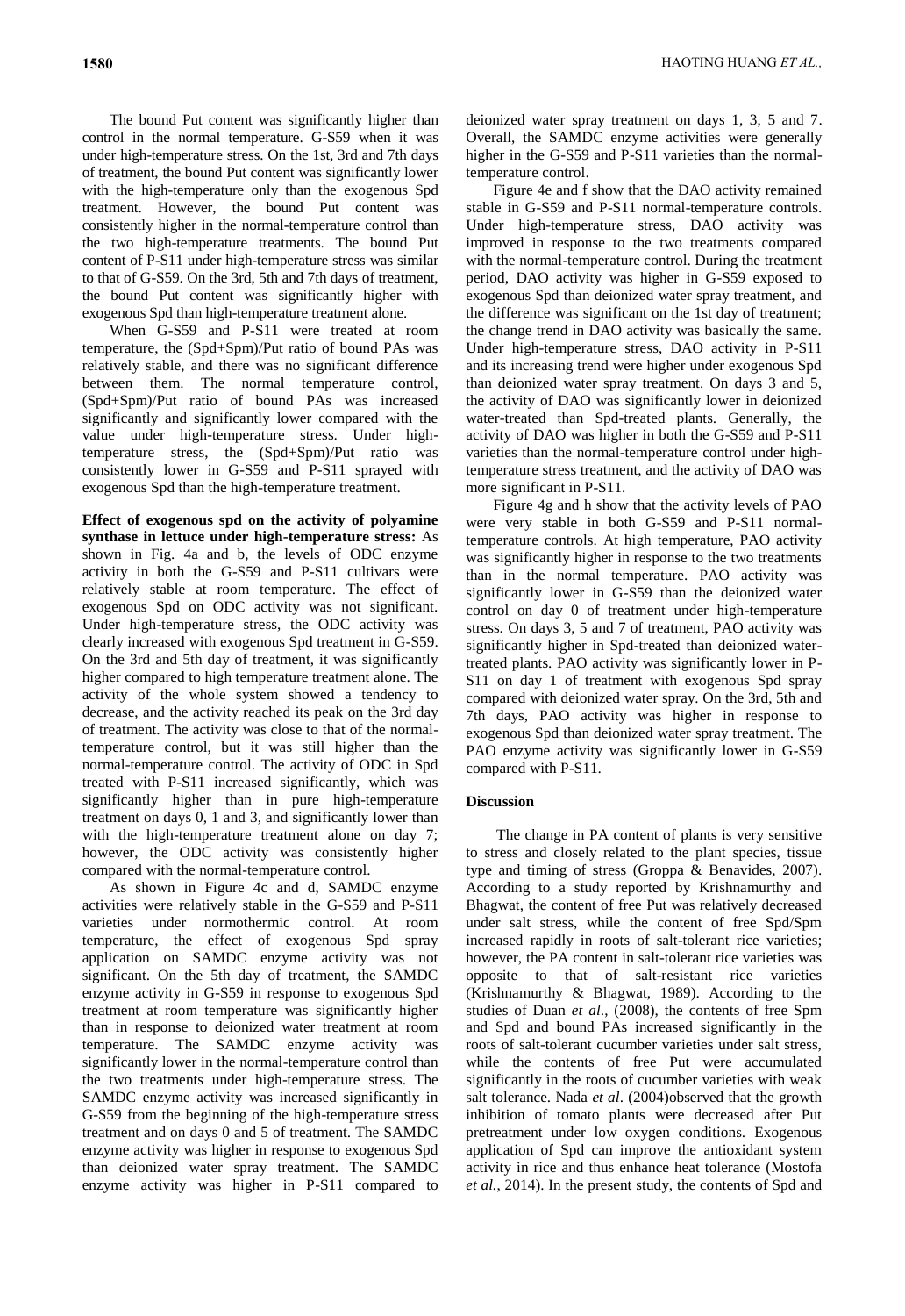Spm in three forms increased significantly in G-S59 and P-S11 (free state and bound state) under high-temperature stress, while the content of Put was decreased significantly, resulting in a significant increase in the (Spd+Spm)/Put ratio. The contents of free SPD and SPM were significantly higher in G-S59 seedlings with hightemperature tolerance than P-S11 seedlings without hightemperature tolerance. At a high temperature, the decrease in Put content and increase in Spm, Spd contents might be involved in the stress response to high-temperature stress. Spraying with exogenous Spd under high-temperature stress increased the contents of the three forms of Spd, and the increase in Put content decreased the contents of the three Spm forms. This phenomenon might be explained by the role of Spd as the intermediate substance of three PAs; the precursor substance was Put, and the downstream product was Spm. Exogenous Spd spraying increased the content of endogenous Spd in plants, which also promoted the increase in Put content as a precursor of Spd, suppressed the Spm content as the downstream product of Spd and maintained the higher endogenous Spd content. Therefore, it can be inferred that the higher Spd content in plants might reduce the damage caused by high-temperature stress to plants.

The key enzyme in polyamine synthesis in higher plants, regulated by development and the environment (Yoshida *et al.*, 1999). Salt stress increases ODC activity in cucumber seedlings, which indicates that ODC is involved in the synthesis of Put in cucumber under salt stress and that activation is increased in salt-tolerant varieties under salt stress than salt-tolerant varieties in the early stage of amine synthesis (Kaur-Sawhney *et al.*, 1982). ODC promotes Put synthesis, Put acts as a substrate to activate DAO to enhance its oxidation activity and the feedback adjusts Put levels. In this experiment, high-temperature stress induced an increase in ODC enzyme activity in lettuce, and exogenous spraying of Spd further increased the activity of ODC, especially in P-S11. With the increase in ODC activity, synthesis of Put was promoted, but the data showed that the content of Put clearly decreased, potentially due to the increase in Put, activation of DAO, decrease in Put in plants by oxidative decomposition of Put and decrease in Put by exogenous spraying of Spd. The Put content could also increase. Among them, DAO showed a marked change in P-S11. The results showed that exogenous spraying of Spd had an obvious effect on high-temperature tolerant varieties.

Some studies have shown that under hightemperature stress, the activities of SAMDC and PAO play an important role in regulating the content of SPD and SPM in plants. After application of NaCl stress to transgenic rice plants, the growth of non-transgenic rice was weaker than transgenic rice. Simultaneously, the contents of Spm and Spd increased by 3-4 times, indicating that the increase in Spd and Spm contents slowed down the damage caused by sodium salt to rice and enhanced the salt tolerance of rice (Roy & Wu, 2002). The SAMDC gene cloned from pepper was transferred into *Arabidopsis thaliana* mediated by *Agrobacterium tumefaciens*. The contents of Spm and Spd were higher in *Arabidopsis thaliana* under drought stress than in wild *Arabidopsis thaliana*, which indicated that the SAMDC gene from pepper could improve plant drought resistance (Wi *et al.*, 2014). The obtained results show that under high-temperature stress, SAMDC activity in plants increased significantly, promoting the synthesis of Put and its transformation to Spm and Spd; however, the activity of PAO increased slightly, which led to the slow oxidative decomposition of Spd and Spm and the significant increase in Spm and Spd contents. The contents of Spm and Spd in seedlings treated with Spd were significantly increased, which might be due to the increase in SAMDC activity and accelerated transformation of Put to Spm and Spd by exogenous Spd. Simultaneously, exogenous spraying of Spd decreased the PAO activity at the later stage of treatment, thus increasing the Spd and Spm contents. The contents of these PAs rose significantly, and the high level of Spd in plants was maintained.

# **Conclusions**

Exogenous spray application of Spd can augment the content of Spd in plants by increasing the activities of DAO, SAMDC, ODC and PAO, increase the content of Put, an upstream precursor of Spd, inhibit the production of the downstream product, Spm, and thus maintain a high level of Spd in vivo. Under high-temperature stress, exogenous spraying of Spd could regulate the content of PAs in lettuce seedlings and regulate the activities of DAO, SAMDC, ODC and PAO to alleviate the damage caused by high-temperature stress to lettuce seedlings.

The results showed that water content and relative water content, plant height, dry weight and fresh weight of underground parts and dry and fresh weights of aerial parts of G-S59 and P-S11 were significantly inhibited under high-temperature stress, and the degree of inhibition was significantly higher in P-S11 than G-S59. The resistance of lettuce seedlings to high-temperature stress was improved by exogenous spraying of Spd, and the effect of exogenous Spd was more obvious in P-S11 than G-S59. The results showed that a high content of Spd might play a key role in the heat resistance of lettuce seedlings.

#### **Acknowledgements**

This work was supported by the National Key Research and Development Program of China (2016YFD0201010), the Beijing Innovation Consortium of Agriculture Research System (BAIC07) and the Science & Technology Program of the Beijing Municipal Education Commission (KM201910020012).

### **References**

- Ahuja, I., R.C. de Vos, A.M. Bones and R.D. Hall. 2010. Plant molecular stress responses face climate change. *Trends Plant Sci.*, 15: 664-674.
- Alcázar, R., J.C. Cuevas, M. Patron, T. Altabella and A.F. Tiburcio. 2006. Abscisic acid modulates polyamine metabolism under water stress in *Arabidopsis thaliana*. *Physiol. Plant.*, 128: 448-455.